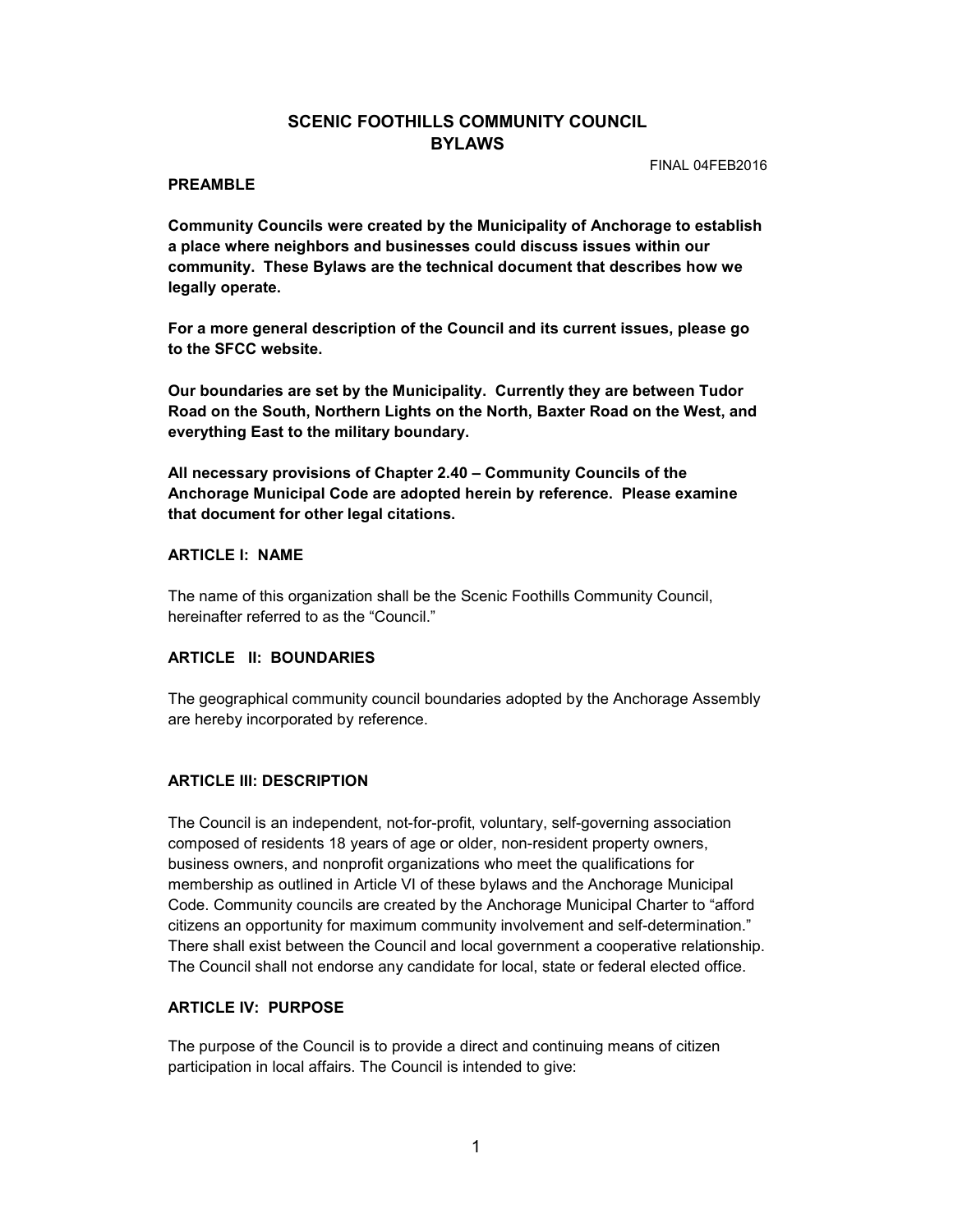A. Local people a method by which they can work together for expression and discussion of their opinions, needs and desires in a manner that will have an impact on their community's development and services;

B. Governmental agencies a method for receiving opinions, needs, desires and recommendations of residents and groups; and

C. Local governing bodies an improved basis for decision-making and assignment of priorities for all programs affecting community development and individual well-being.

## ARTICLE V: FUNCTION

The Council has a policy and practice of open membership and meetings to encourage participation of persons from all segments of the community. The Council shall have the following functions:

A. In regard to the Anchorage Comprehensive Plan;

 1. Evaluate compliance with the plan, alerting Municipal officials to, or proposing appropriate action regarding any inconsistencies with the plan and its adopted elements; and

 2. Conduct a continuing review and study of the plan to determine its workability within the Council's geographical boundaries and to advise Municipal officials on appropriate action regarding proposed modifications or additions to the plan;

B. Assume leadership and propose action in regards to enforcement of existing laws or ordinances, pursuit of rights under existing rights or ordinances, desired or opposed changes in or additions to laws or ordinances, or any matter of policy regulation;

C. Respond to local government proposals or concerns submitted to the Council;

D. Work with local government and other governmental entities, as well as with persons and groups outside the government, to accomplish Council goals, including goals that may have an area wide impact;

E. Receive and review notices to the Council from Municipal departments including those noticed under municipal code including, but not limited to:

Alcohol Beverage Control Board license applications; Permits for teen nightclubs and cultural performance venues; Land use proposals; National security road closures; Disposal of Municipal land requiring Anchorage voter approval; Other notices received from Municipal departments requiring input or action by the Council;

F. Advise the Municipality of the Council's annual priority list of Capital Improvement Projects;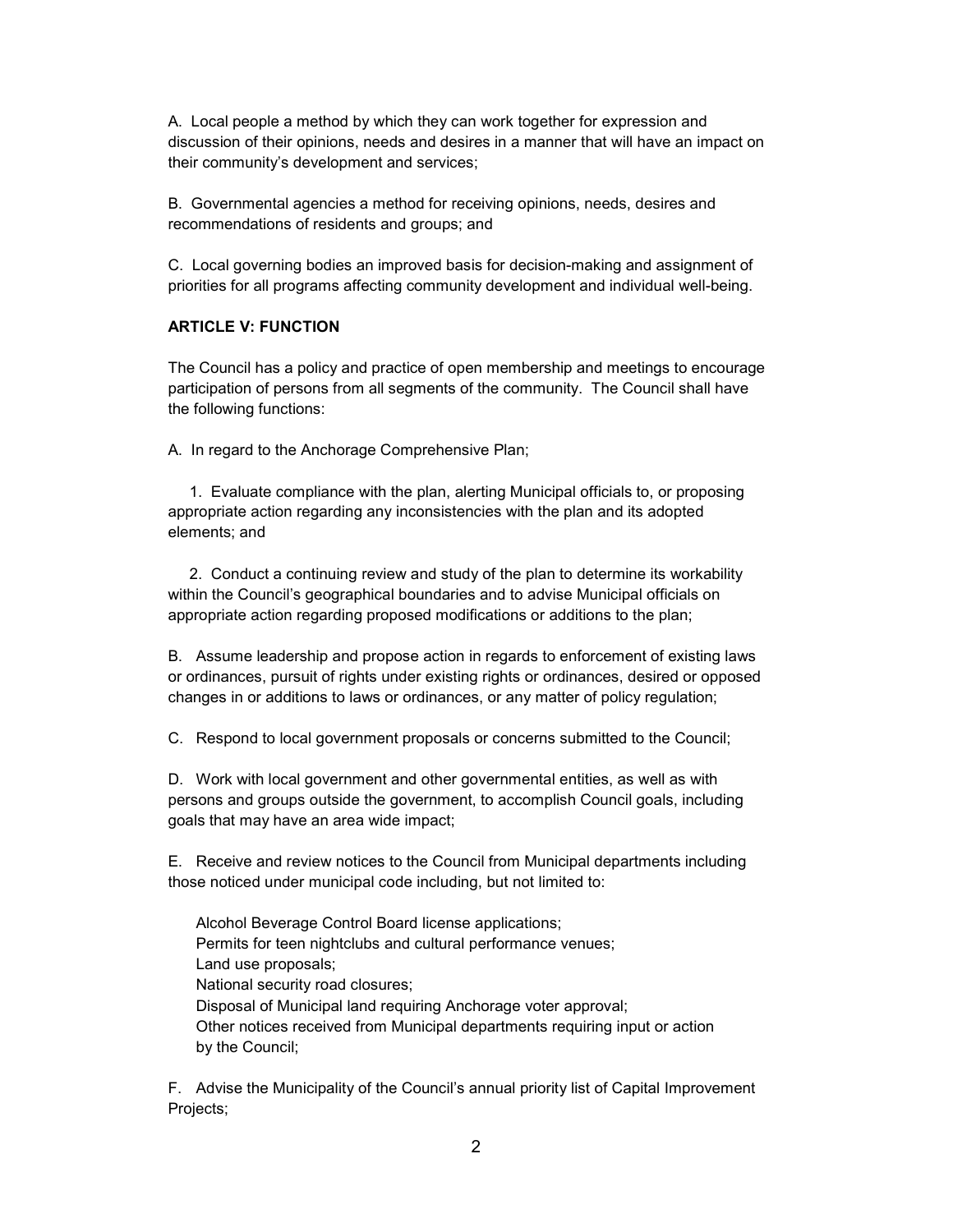G. Participate in the community meeting process.

## ARTICLE VI: MEMBERSHIP

Personal residence within Council boundaries. Any person 18 years of age or older whose primary place of residence is within the Council's geographical boundaries is eligible for membership. All residents that share the same residence may be community council members. A resident is not allowed to designate an alternate for voting. A member who qualifies as a resident shall not be afforded an additional membership as a property or business owner.

Non-resident. Non-resident property owners, business owners, and nonprofit organizations with a physical premise located within the Council's geographical boundaries are eligible for membership. Business owners and nonprofit organizations must possess one or more of the following:

 a valid Alaska business license; a valid Alaska professional license; valid incorporated status under Alaska law; tax exempt status under federal law.

A non-resident property owner, business owner, and nonprofit organization membership is a single membership, and is allowed to have a designated primary representative and may have a designated alternate representative.

The member attendance roster shall be used only for Council business.

The Council shall not require any financial contribution as a condition of membership, voting, or other participation. The Executive Board may suggest annual dues, which shall be strictly voluntary.

The Council may, in its discretion, designate non-fiduciary and non-voting roles for leadership training to persons younger than 18 who would otherwise be disqualified because of age.

# ARTICLE VII: MEETINGS

There shall be a minimum of four (4) general membership meetings per calendar year and at least one meeting quarterly.

Special meetings of the membership may be called by the President, or a majority of the Executive Board, or by written petition of 10 council members delivered to any officer, to address council business.

All meetings shall be open to the public.

Minutes shall be taken or recordings shall be made at all regular and special Council meetings, and shall be made available at the next council meeting.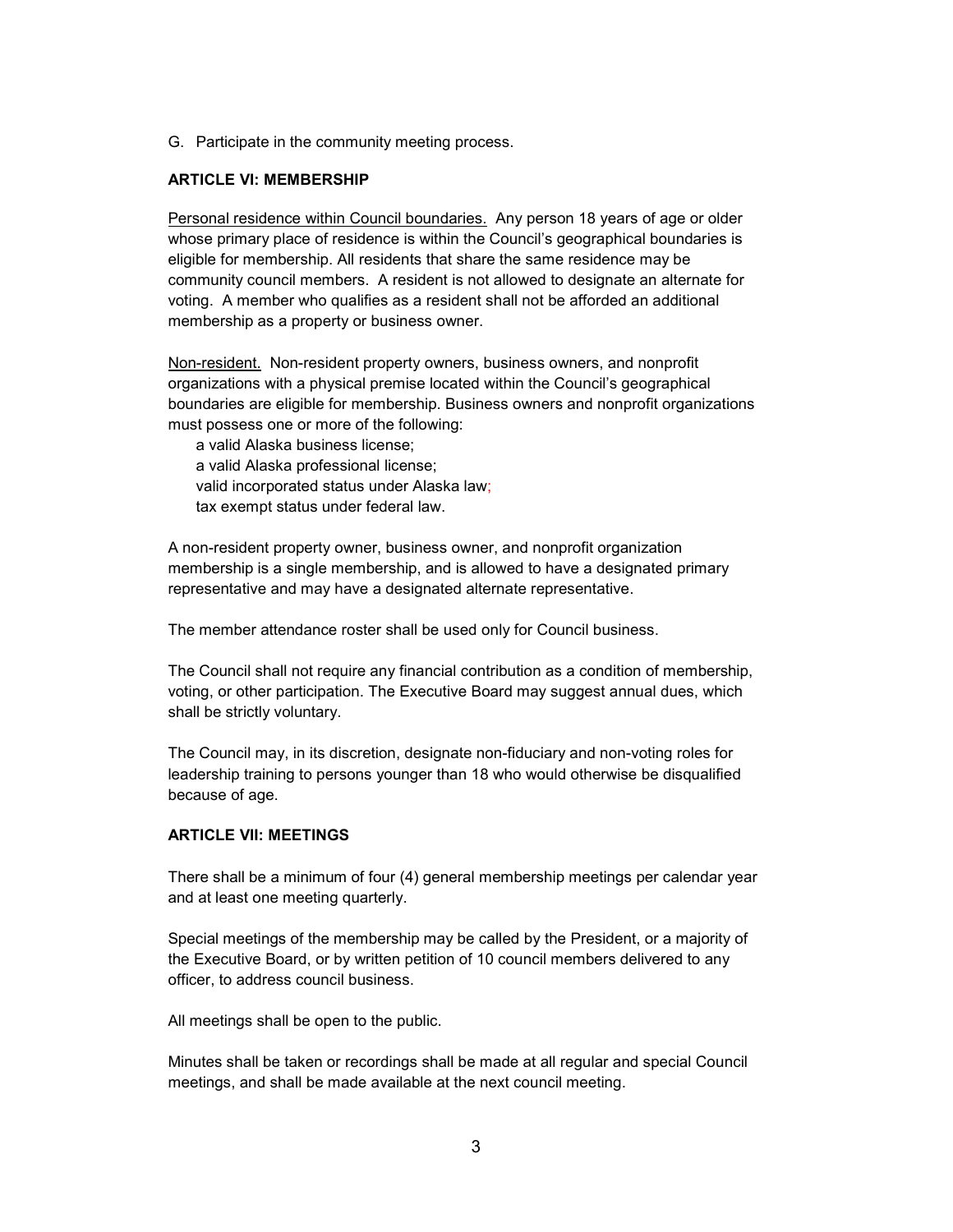After consulting with the Executive Board, the President shall establish the meeting agenda.

Notices: Whenever possible the draft agenda shall, at least seven days in advance of the meeting, be posted online and public notice may be done through email notification to members, council newsletters, area wide mailings, newspapers, publications, school distribution and other means to inform as many council members as possible. The Council should seek the greatest distribution practicable. The draft agenda may be submitted to the Federation of Community Councils, or current municipal contractor, for electronic distribution.

The Executive Board or their designee(s) shall be responsible for any meeting notices.

A quorum for transaction of business at meetings and special meetings shall be ten (10) voting members.

Robert's Rules of Order, Revised, shall be followed to the extent practicable for regular and special meetings.

### ARTICLE VIII: VOTING

Any member of the Council as defined in Article VI shall have one vote. If a single individual possesses several kinds of property or businesses within the definition for membership qualification, or meets the definition of member in more than one category, s/he shall have only one vote. Nonprofit associations and business owners that are not resident members shall have one vote each. Nonprofit association, business owner, and non-resident property owner memberships shall designate a primary representative and may designate an alternate representative. Persons may be member of more than one community council if they qualify for membership.

A member must be present at the time of the vote in order to cast a vote. There shall be no proxy voting.

To qualify to vote in the election of the Executive Board, a member must have attended at least one regular meeting of the Council subsequent to the last election of the Executive Board.

The Council shall maintain a list of eligible voting members.

# ARTICLE IX: EXECUTIVE BOARD

Board Content and Date of Election. The Executive Board shall consist of seven (7) members of the Council, elected at the annual Council meeting for staggered terms, except for the first transitional election after adoption of these amended bylaws.

Commitment. Elected Board members shall show a level of commitment by attending the Council and Board meetings.

Terms. The term of office shall be two (2) years.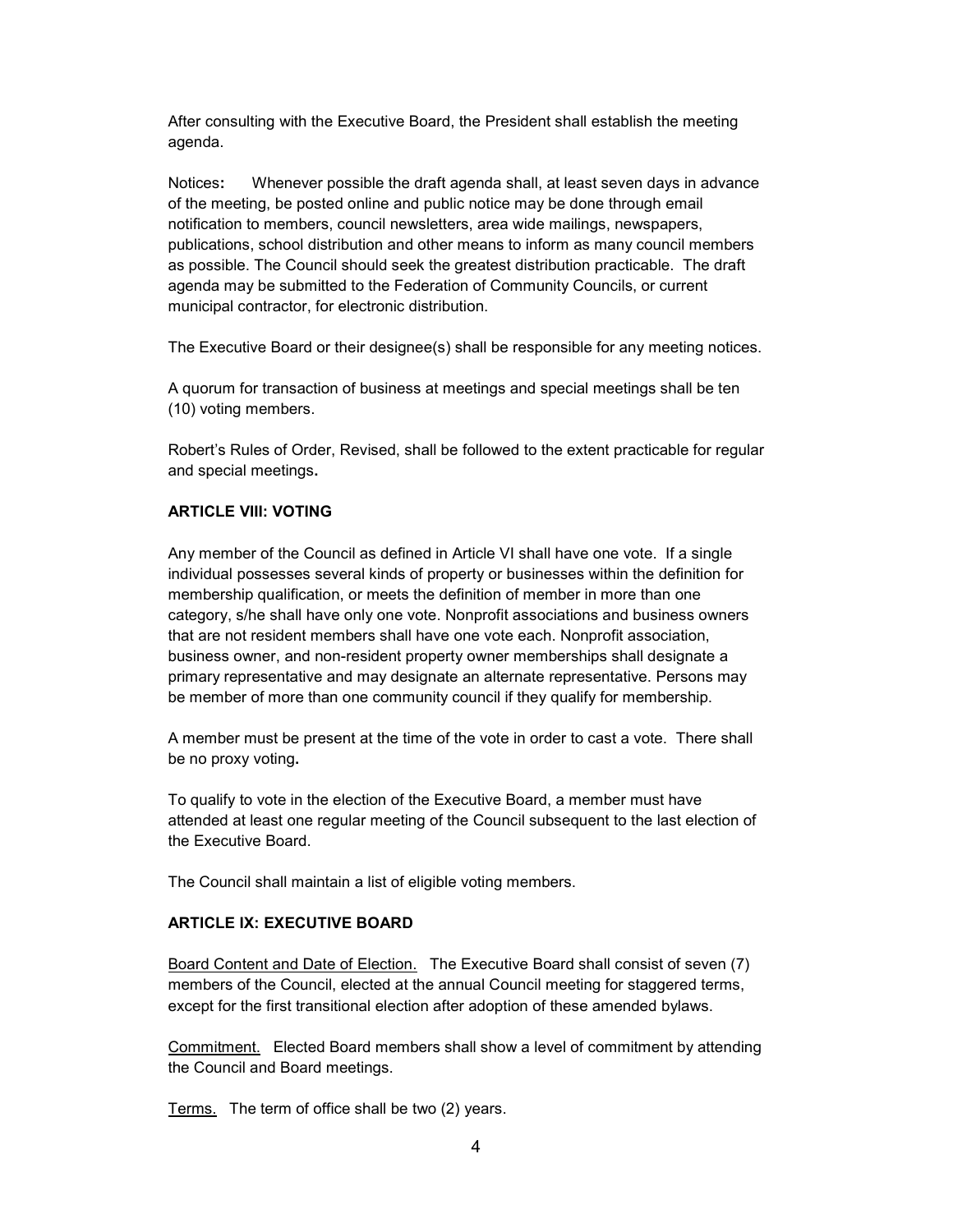Transition. For the transitional election, seven (7) members shall be elected. The Executive Board thus formed shall determine which four (4) members shall serve the initial 2-year term and which three members shall serve an initial 1-year term, respectively. Thereafter each year, Board members shall be elected to new two-year terms for those positions whose terms have lapsed.

Removal From Office. Any Executive Board member shall be removed from the Board if he or she is absent without Board approval for three (3) consecutive Council meetings.

Vacancies. When a Board vacancy occurs, the Board may select a Council member to fill the remainder of the term.

#### ARTICLE X: OFFICERS

Officers. The officers of the Council shall be the President, Vice-President, Secretary and Treasurer. The duties attendant to these offices are defined further in this Article. The President and Vice President may not hold more than one office except either may serve as the Federation of Community Councils (FCC) Advisor.

Date of Election. Officer elections shall be held by the Executive Board as soon as practicable after the annual election of the Board.

Term of Office. The term of office shall be one (1) year.

Appointment of FCC Advisor. The Board shall appoint at its discretion the FCC Advisor as an ex-officio, non-voting advisor to the Board. This Council member may, but is not required to be, an elected Executive Board member. The Board may, at any time, appoint an alternate Advisor.

Qualifications. All members of the Executive Board must be members of the Council.

Vacancy of Office. When any elected office becomes vacant for any reason, the Board shall appoint a successor to serve until the next election of the Executive Board.

Removal from Office. Any officer may be removed from office if he or she is absent without Board approval for three (3) consecutive Board meetings. The Board may appoint a successor to serve until the next election of officers.

Duties of Officers and Advisor. The duties and powers of the officers of the Council shall be as follows:

President – The President shall be the principal officer and shall preside over all business and affairs of the Council and the Executive Board. In addition, the person holding this office shall be permitted such other duties as are necessary incident to the office. The President or his/her designee shall sign all official correspondence from the Council, issue the monthly newsletter and shall maintain the official correspondence file. The President shall be the chair of the Board.

Vice-President – In case of the absence of the President, the Vice-President shall perform the duties of the office of President. The Vice President shall perform such other duties as may be assigned by the President or which might be incident to the office of Vice-President.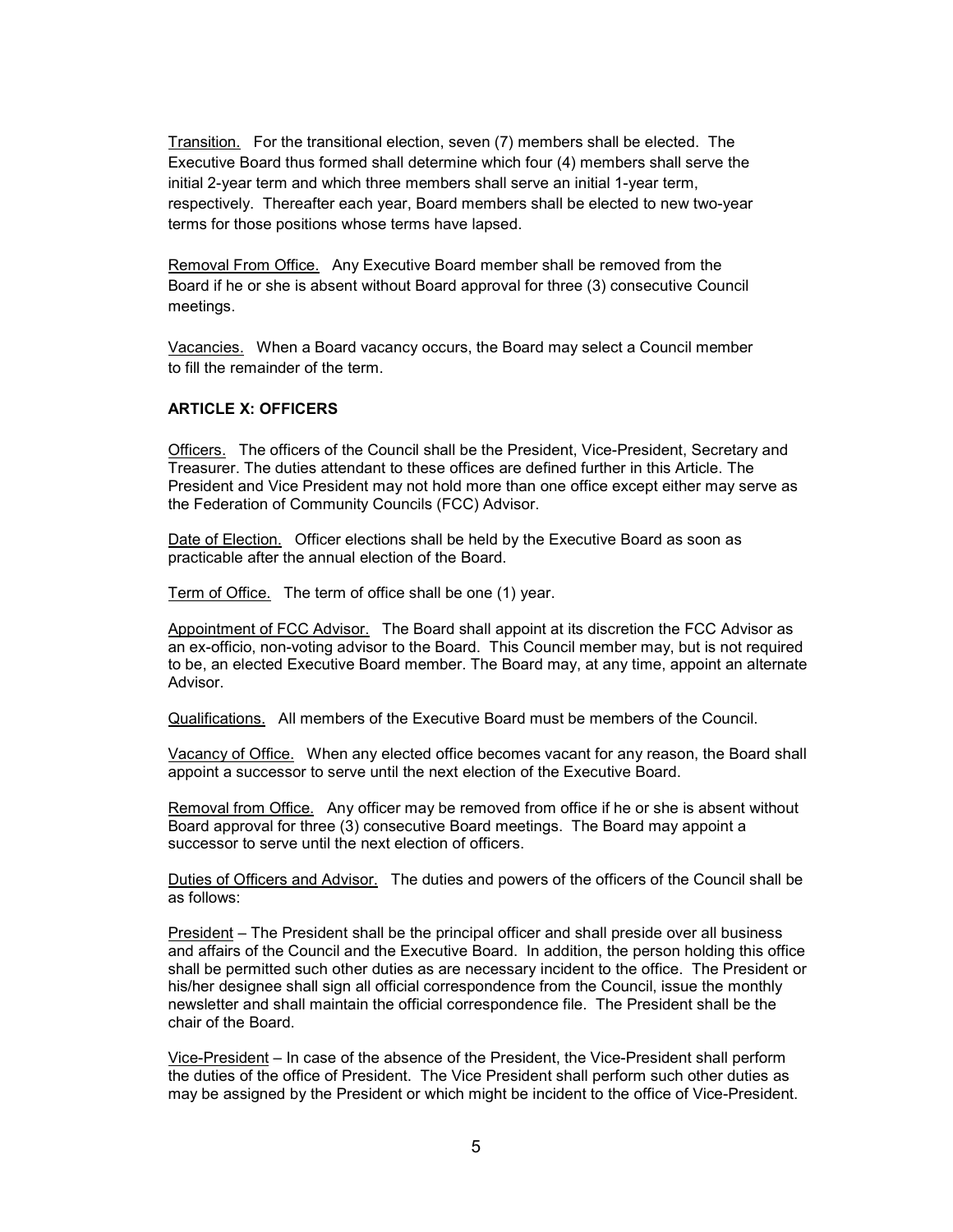Secretary – It shall be the duty of the Secretary to keep a record of proceedings, assist the President and other Board officers with preparation of Council correspondence, keep an updated record of membership lists and perform any other duties incident to the office of Secretary.

Treasurer – It shall be the duty of the Treasurer to maintain an accounting of all monies of the Council, prepare all Council bills for payment, provide a receipt for donations and membership fees, maintain all bank records and prepare a report of the financial status of the Council at least quarterly.

FCC Advisor – It shall be the duty of the Federation Advisor to attend the monthly Federation of Councils meeting and report back to the Board and the Council on matters that may affect the Council area.

#### Other Unofficial Positions.

Public Observer – It shall be the duty of the Public Observer to recruit attendance at pertinent governmental meetings and report to the Board any information that might be of interest or have an effect upon the community served by the Council.

Publicity Chairman – It shall be the duty of the Publicity Chairman to conduct the publicity requirements of the Council. Duties include, but are not limited to assisting the President and Secretary in the preparation and mailing of announcements regarding Council meetings and activities and contacting local media regarding Council events.

If the duties of the Public Observer, the Publicity Chairman and FCC Advisor are assigned to Council members who have not been elected to the Executive Board, these members shall become ex officio, non-voting members of the Board.

### ARTICLE XI: COMMITTEES

Committees may be established by the President or the Executive Board at any time for whatever purpose deemed necessary. The nature and duties of the committees shall be determined by the Executive Board.

#### ARTICLE: XII FINANCES

Funds collected by the Council shall be deposited into an account or accounts at an established financial institution, with the Treasurer being responsible for all deposits and accountings.

The Treasurer shall sign each check or withdrawal. If the Treasurer is not available the President shall sign the check or withdrawal in place of the Treasurer.

A financial report of receipts and expenditures and cash balance shall be made yearly to the Council prior to the election of new Executive Board members.

# ARTICLE XIII: RESOLUTIONS